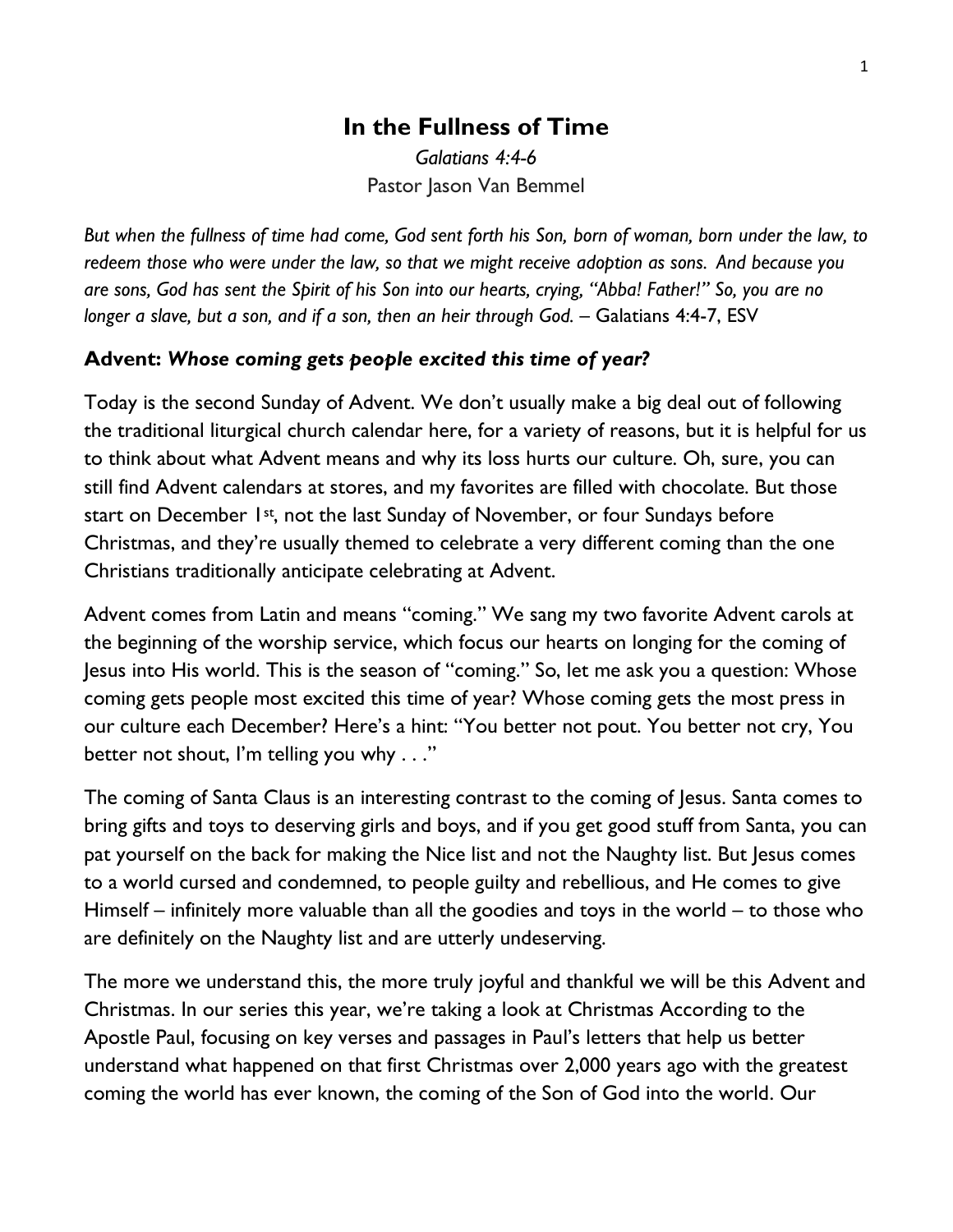passage today in Galatians 4 reminds us that Christ's **coming** was also the Father's **sending** of His Son into the world.

#### **In the Fullness of Time, v. 4**

Verse 4 tells us **"***But when the fullness of time had come, God sent forth his Son, born of woman, born under the law."* "*When the fullness of time had come*." The times or the chronology had been fulfilled. What does this mean? Well, part of what it surely means is that God had sovereignly ordained the time when Jesus was born as the right time after a long time of promising and waiting. If we look in Scripture to see one place where the time or chronology was fulfilled, we can look to Daniel 9 and the famous prophecy of the Seventy Weeks, found in Daniel 9:24: "*Seventy weeks are decreed about your people and your holy city, to finish the transgression, to put an end to sin, and to atone for iniquity, to bring in everlasting righteousness, to seal both vision and prophet, and to anoint a most holy place*." (ESV)

Now, we don't have time to go into great detail about the context of this promise or the exact meaning of it, which is likely a blend of symbolism and chronology. Let's look instead at the exact wording of Daniel 9:24 and ask the clear and obvious question – When did these things actually happen? We have six things prophesied:

- 1. Finish (make an end of) the transgression
- 2. Put an end to sin
- 3. Atone for iniquity
- 4. Bring in everlasting righteousness
- 5. Seal both vision and prophet
- 6. Anoint a most holy place

If we avoid the trap of overthinking and over speculation, the obvious answer is that Jesus accomplished this work on the cross. He cried out "It is finished!" as He made full atonement for our sin. He completed the work of earning a perfect, everlasting righteousness for His people. And He completely fulfilled all of the visions and promises of the prophets, as we saw in 2 Corinthians 1:20: "*For all the promises of God find their Yes in him. That is why it is through him that we utter our Amen to God for his glory*." As far as anointing a most holy place, remember that the curtain separating the most holy place (Holy of Holies) in the Temple was torn in two while Jesus was on the cross.

Hebrews 10:19-25 says we now have access into a better holy place through the body of Jesus: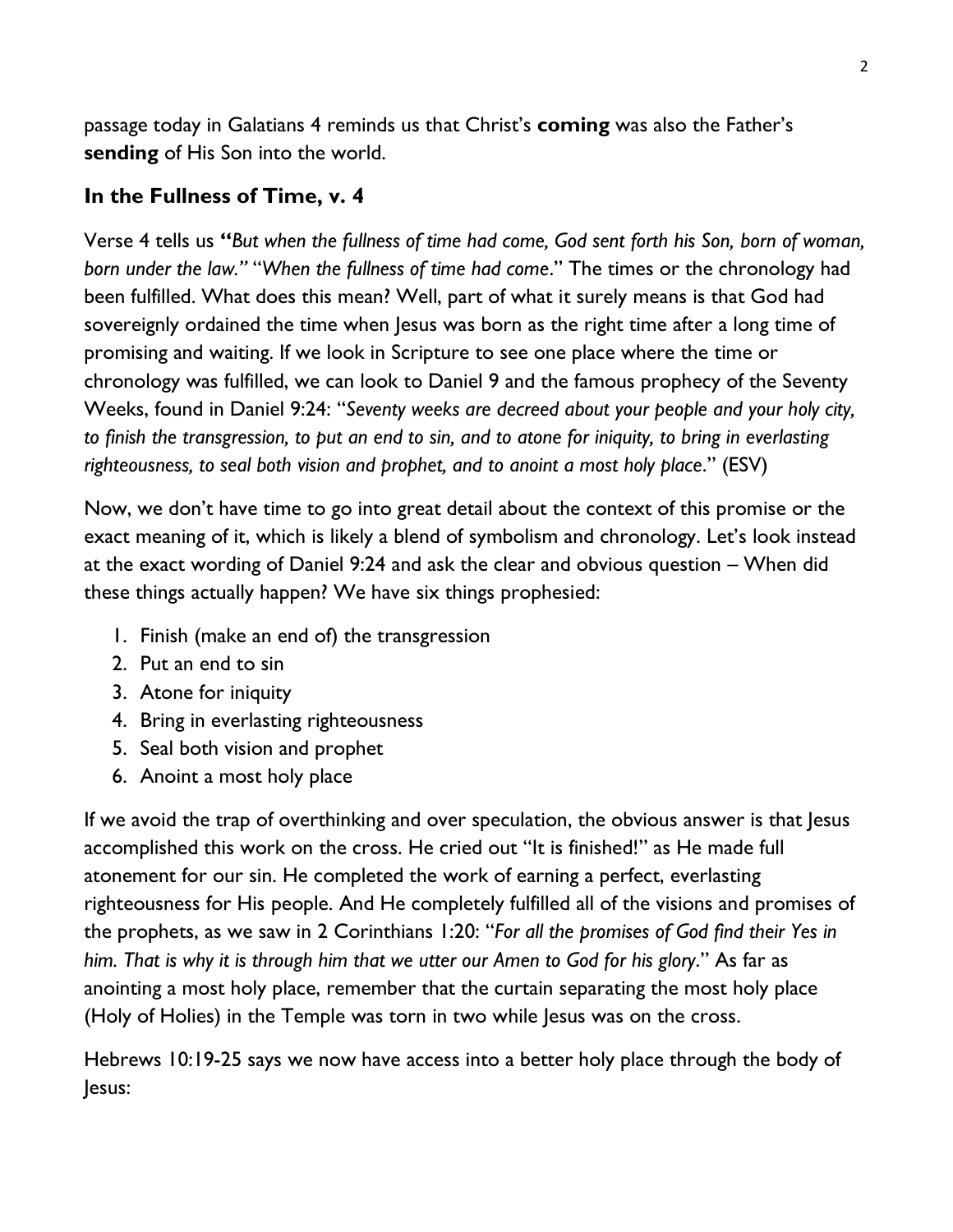*Therefore, brothers, since we have confidence to enter the holy places by the blood of Jesus, by the new and living way that he opened for us through the curtain, that is, through his flesh, and since we have a great priest over the house of God, let us draw near with a true heart in full assurance of faith, with our hearts sprinkled clean from an evil conscience and our bodies washed with pure water. let us hold fast the confession of our hope without wavering, for he who promised is faithful. And let us consider how to stir up one another to love and good works, not neglecting to meet together, as is the habit of some, but encouraging one another, and all the more as you see the Day drawing near*. (ESV)

So, Jesus Himself fulfilled all the things that were appointed for God's people and the Holy City, Jerusalem, to do at the finish of the decreed 70 Weeks. The finishing of the work of God, the fulfillment of the promises of God, on the cross of Calvary outside the city walls of Jerusalem was the whole reason why God sent forth His Son, and He did so just when the time was right, when the time had been fulfilled.

Many circumstantial reasons have been cited as to why Jesus was born "in the fullness of time": So much of the known world was united by the Roman Empire, the largest empire the world had ever seen to that point, and everyone in the Roman Empire read and wrote Greek, thanks to the conquering work of Alexander the Great hundreds of years before. And the Roman roads and the Roman peace, enforced by the Roman Army, also created a never-before-seen system for spreading communication and ideas, so that the Gospel of Jesus Christ could spread from India to Spain and from Rome to Ethiopia within the generation of the Apostles, before the final destruction of Jerusalem in AD 70.

But I think Paul has biblical prophetic time in view here, and not only does Daniel provide us with the 70 Weeks prophecy but we also have King Nebichadnezzar's dream in Daniel 2 and Daniel's own night visions in Daniel 7, both of which tell the same story. They tell the history of four great human empires, covering hundreds of years of human history in advance before they happened. They both show that the Babylonian Empire would be followed by the Medo-Persian Empire which would be followed by the Greek Empire and then the mighty, terrorizing Roman Empire, during which time the Christ, the Son of Man, would come. In Daniel 2, He is described as a rock not cut our by human hands which grows into a mountain that fills the whole earth. In Daniel 7, He is one like a Son of Man who is splendid in majesty and who is given a kingdom that will never end but will fill the whole earth.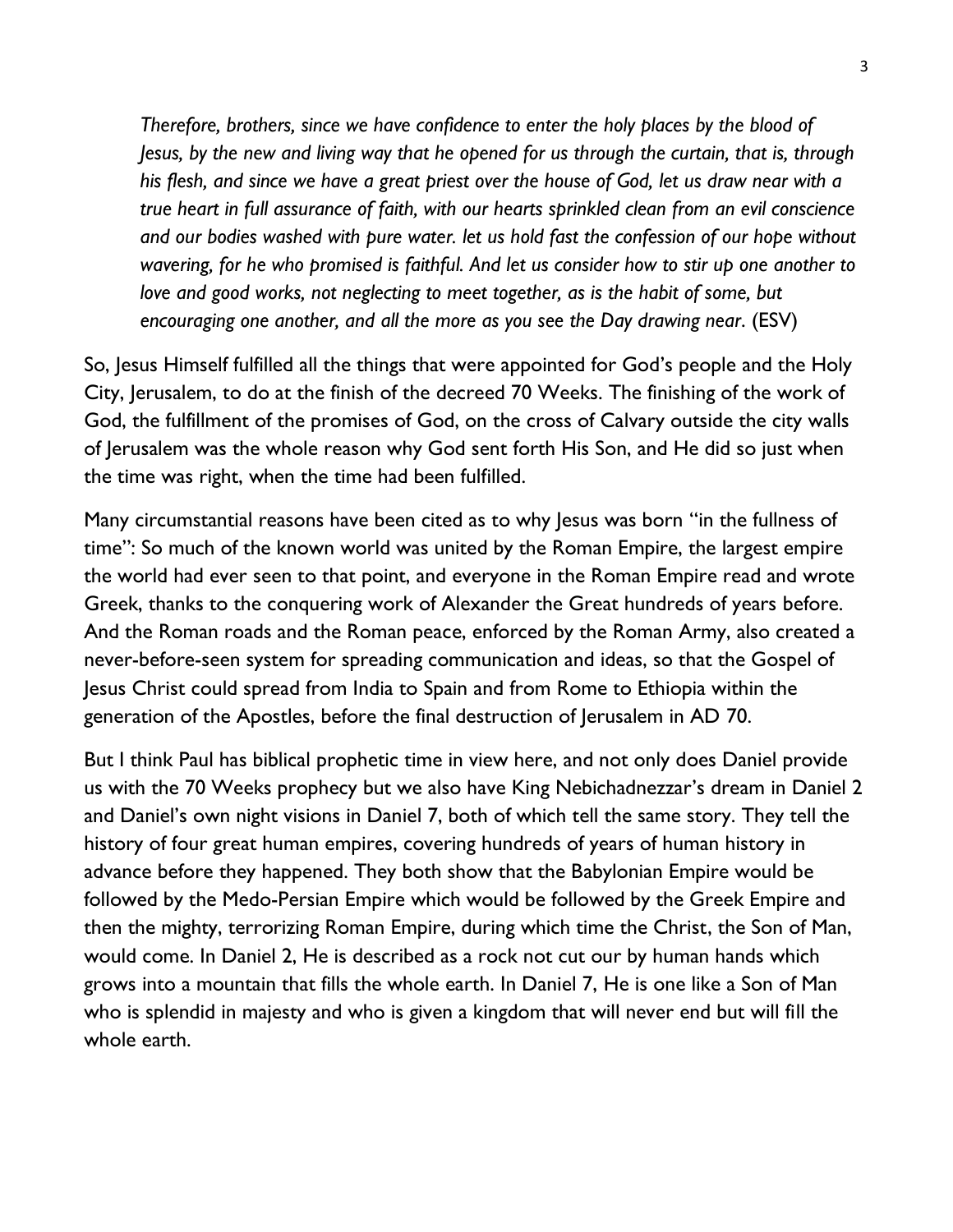The whole Old Testament shows us that God had planned and prepared to send His Son into the world for hundreds and hundreds of years, and that He ordered all things until the time was right. For us today, this boosts our confidence in Christ as our Savior, knowing that He came according to the Father's perfect plan, in the Father's perfect timing, to be our perfect Savior. It also strengthens our confidence in the rule of God over our lives. If He orders the kingdoms and empires of men, the times and the ages, then surely we can trust Him to care for our lives. And of course this doesn't mean a life free from pain and suffering, just as we see Jesus' perfectly planned coming didn't mean a problem-free life for Him. But all of our times – the joys and the sorrows, the victories and the struggles, the pleasure and the pain – are all in God's good hands, and "in the fullness of time" reminds us of this great truth.

## **God Sent Forth His Son, v. 4**

"*God sent forth His Son*" – Just as Paul is communicating something very specific with "*the fullness of time*," so also the verb he chooses to use for "*sent forth*" communicates a very specific idea. Jesus was came into this world by being "*sent forth*," coming in a way that no mere human being ever is. Did you ever wonder what you were doing before you were conceived in your mother's womb? Well, the answer is nothing. You weren't doing anything before you were conceived because you didn't exist.

You had no preexistence, but Jesus did. "*Sent forth*" is a verb that means to be sent out from a place that is home, that is safe and comfortable, to a foreign place or even a dangerous place. It's only used a handful of times in the New Testament and most often in connection with missionaries or others sent out from churches to other places.

God sent forth His Son. The One God sent was not an angel or any of His creations, but One who was His Son, One who was like Himself. The Son of God is God the Son, sent by the Father to come and save us. This shows us not only how uniquely divine Jesus is, but it also shows us how much God loves us, that He would send forth His own, one and only Son. How very different this is from the heart of God than sending out human prophets or sending forth angels from heaven with messages, as Gabriel was sometimes sent. This is not Gabriel or Michael, but the very Son of God, and He was sent forth not to deliver a message but to deliver up His own life for us all!

## **Born of Woman, Born Under the Law, v. 4**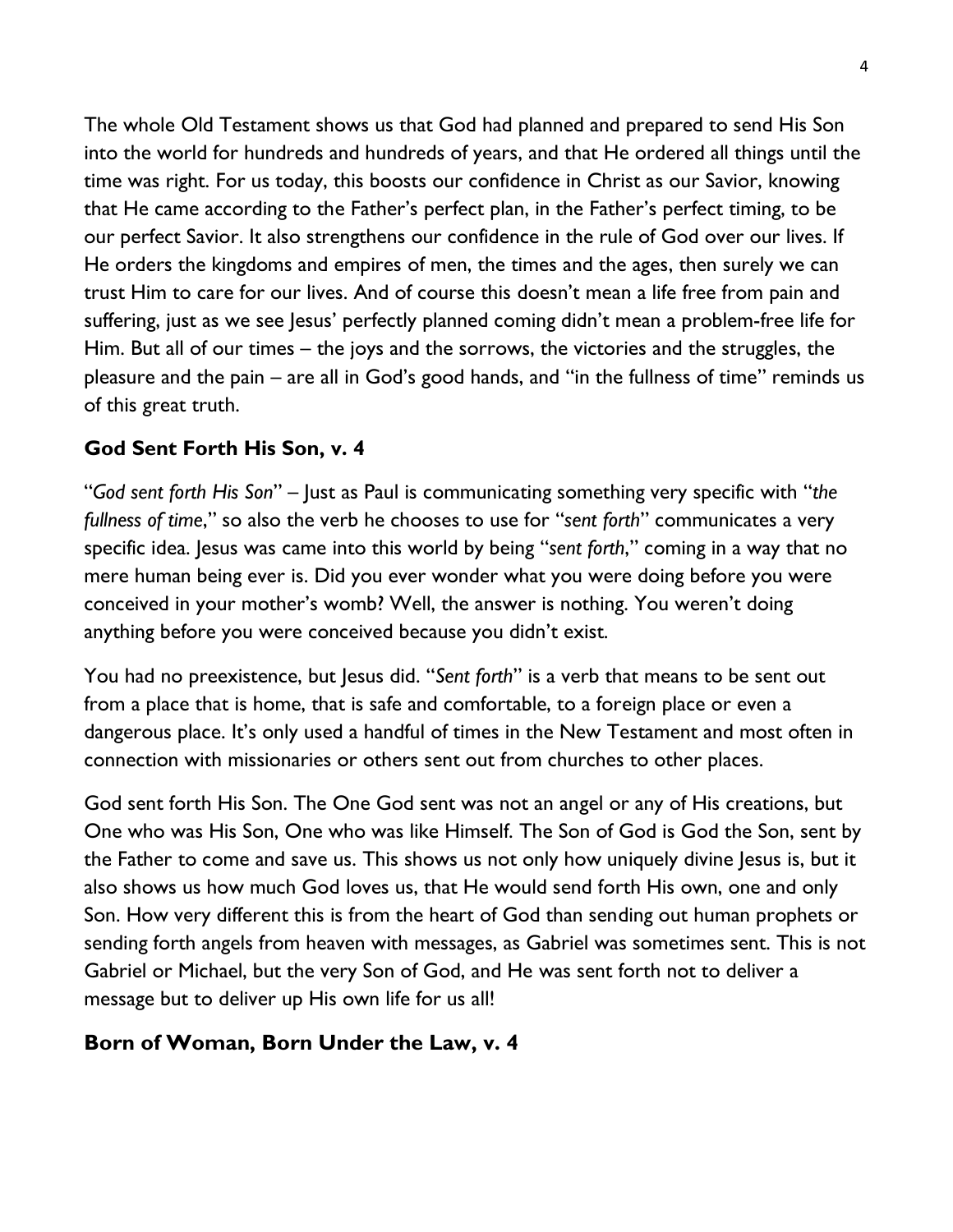Paul's use of specific and significant vocabulary continues with the final phrases of verse 4, "born of a woman, born under the Law" – "born" here, used twice, translates a verb that means to be made or to become. The fact that Jesus was "made of a woman" or "became of a woman" indicates that His human nature came entirely from His mother, Mary. In the first Gospel promise God makes in Scripture, in Genesis 3:15, the Promised One is called "the seed of the woman." God cursed the serpent whose tempting lies brought sin into the world:

*The Lord God said to the serpent,*

*"Because you have done this, cursed are you above all livestock and above all beasts of the field; on your belly you shall go, and dust you shall eat all the days of your life. I will put enmity between you and the woman, and between your offspring and her offspring; he shall bruise your head, and you shall bruise his heel." – vv. 14-15, ESV*

"Her offspring" or "her seed," as some translations render it, is a very unusual construction. Technically, the Hebrew word translated "seed" here refers to the male's contribution to the making of children, though it is sometimes used to refer to the child of a man and woman. Only here is it used to refer to a child of only a woman. The Promised One is her offspring, the seed of woman and not of man.

In The Apostle's Creed, we confess that we believe in Jesus Christ, God's only Son, our Lord, who was conceived by the Holy Spirit, born of the virgin Mary. The Heidelberg Catechism explains this language from the Apostle's Creed in question # 35

35. Q. What do you confess when you say: "He was conceived by the Holy Spirit, born of the virgin Mary?"

*A. The eternal Son of God, who is and remains true and eternal God, took upon himself true human nature from the flesh and blood of the virgin Mary, through the working of the Holy Spirit. Thus, he is also the true seed of David, and like his brothers in every respect, yet without sin.*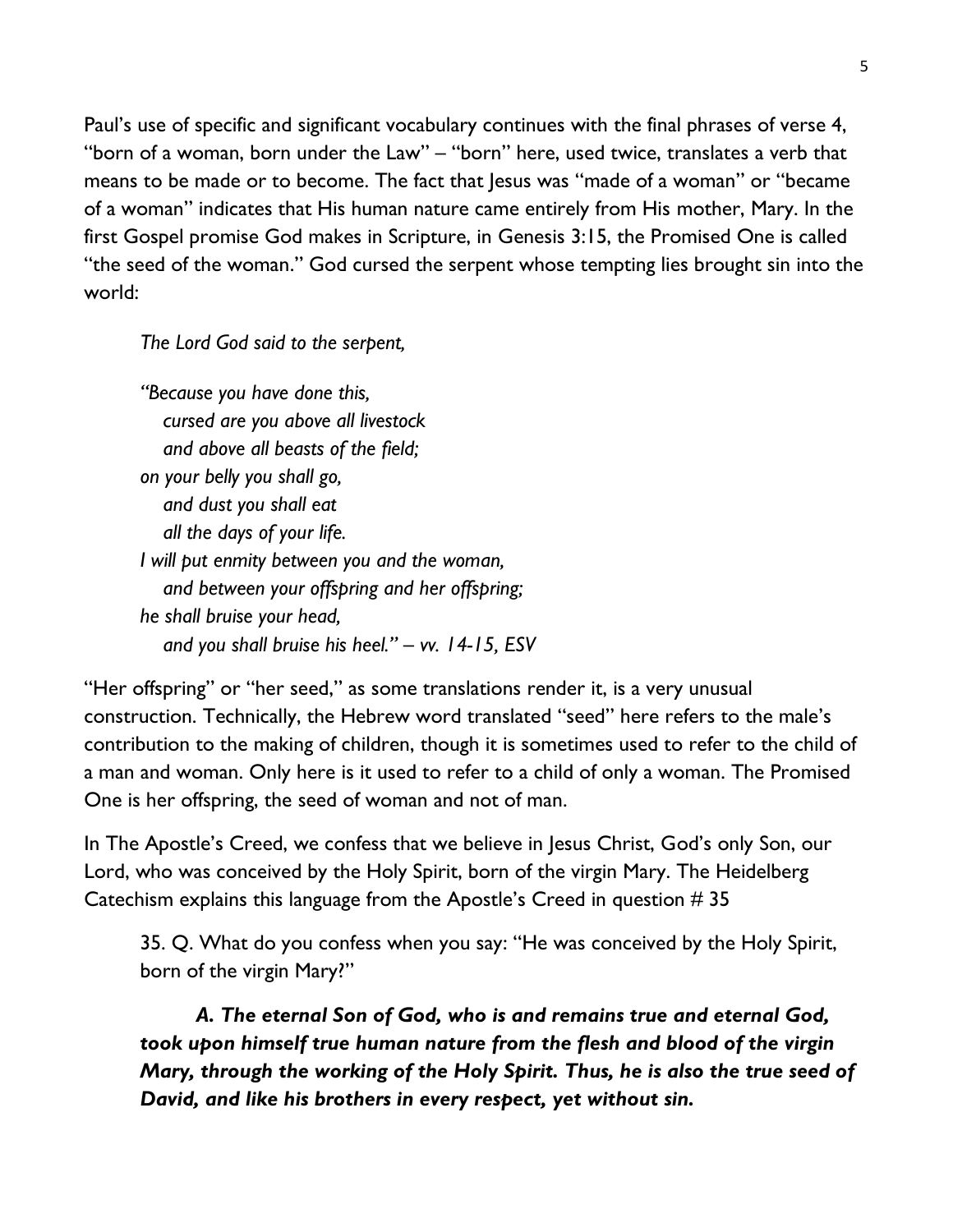Jesus was not only born of a woman, but He was also born under the Law. He came under the obligation of not only the Moral Law of the 10 Commandments, but He was also born under the Ceremonial Mosaic Law, which set the pattern for the work He had come to do.

The Ceremonial Mosaic Law was the law of sacrifices, priests, holiness and cleanliness laws all showed the clear need for God's people to be holy and the need for a perfect sacrifice to atone for sin and cleanse God's people. Jesus lived His life in perfect obedience to the Law – both in His moral sinless perfection and in His complete devotion to the call of God on His life to fulfill the ceremonial law as the Lamb of God who takes away the sin of the world and as our High Priest who offers up His own life in sacrifice. He was born under the Law to both fulfill the Law and remove the curse of the Law by taking that curse on Himself on the cross.

## **To Redeem, v. 5**

Jesus was sent forth "*to redeem those who were under the law*." To redeem someone is to buy them back from an imprisoned or enslaved condition. People could become enslaved by being captured in war or by being so deep in debt that they were sold into slavery until they earned enough to pay off their debts. To redeem someone from slavery required a redemption price to be paid to a god or goddess (the priests or priestesses at the Temple) and then that god or goddess would "release" the slave from bondage.

Paul uses this imagery from the ancient world to explain what Jesus did for us on the cross. He paid the debt we owe for our sin, because the wages of sin is death – what we earn from sin is what we owe: death. And Jesus pays that, by offering His life in our place. Because His life is of infinite value as the sinless Son of God, He is able to pay for all of the sin debt of all of God's people for all time and set us free from our bondage to sin and to Satan, who had taken us captive to do his will in his war against God.

Paul explains this in Colossians 2:13-15:

*And you, who were dead in your trespasses and the uncircumcision of your flesh, God made alive together with him, having forgiven us all our trespasses, by canceling the record of debt that stood against us with its legal demands. This he set aside, nailing it to the cross. He disarmed the rulers and authorities and put them to open shame, by triumphing over them in him*. (ESV)

And the author Hebrews explains it in Hebrews 2:14-15: